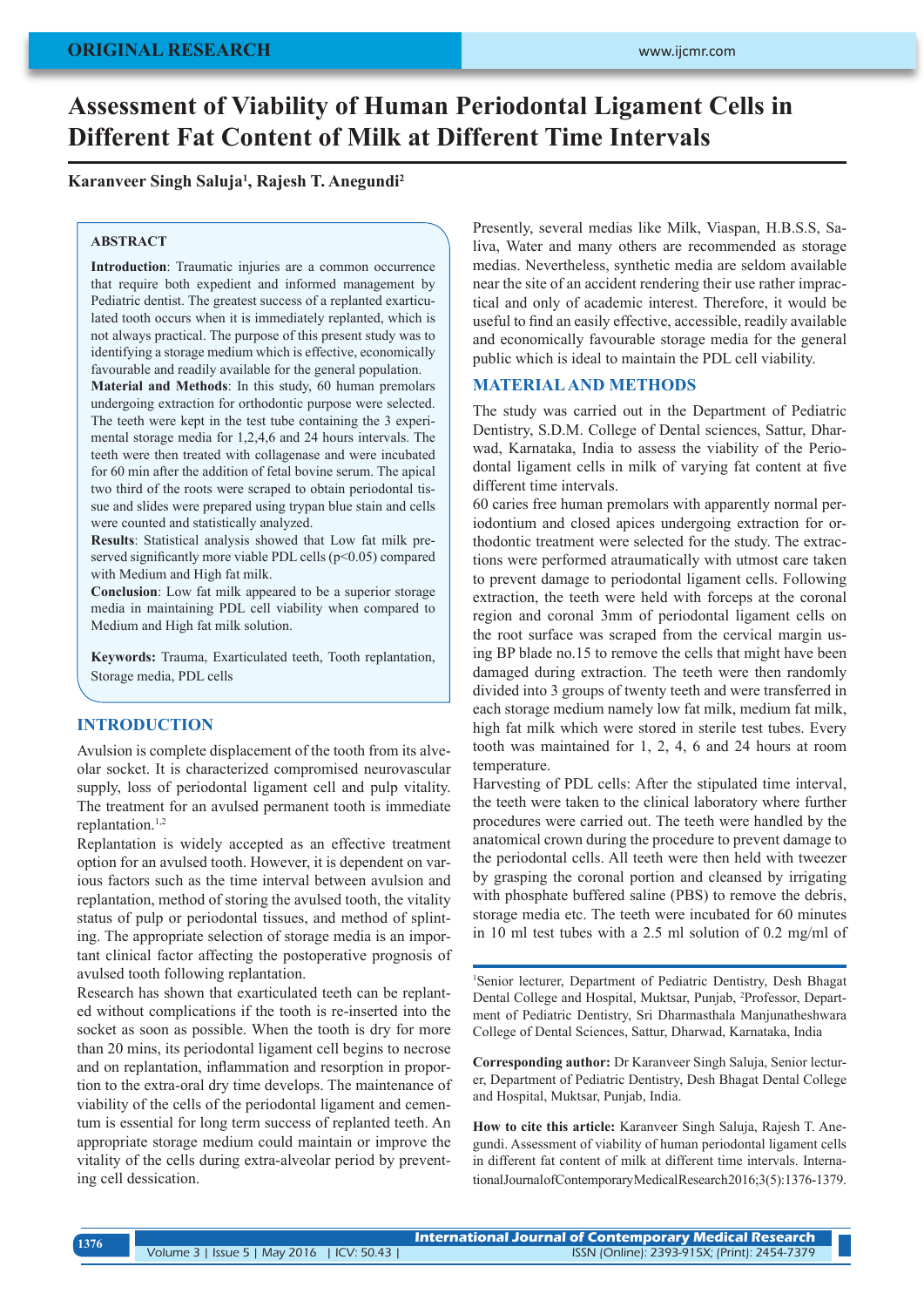collagenase CLS 2 in PBS to minimize the exposure of cells to active trypsin and to preserve maximum cell viability. After incubation, 50µl of fetal bovine serum was added to each tube to halt the enzymatic activity of collagenase. The tube was then centrifuged for 4 minutes at 1000rpm. The supernatant was then removed with sterile micropipettes. The apical two third of the roots were scraped using number 15 BP blade to obtain periodontal tissue. These scrapings were then transferred onto the sterile slide and the cells were labelled with 0.4% trypan blue for determination of viability of the cells.

The number of viable and non viable cells were counted under light microscope with a Hemocytometer at 20X magnification (Figure 1).

The viability percentage of the cell population of each sample was obtained by applying the following mathematical equation;

(UC/ TC)  $X$  100 = %

Where,

UC- unstained cell count (viable cells), TC- total cell count (stained + unstained cells).

There are two methods for evaluating the efficacy of different storage media in preserving the viability of dental fibroblasts.

# **STATISTICAL ANALYSIS**

Analysis of the data was accomplished by using One-way anova and Tukey post hoc test. (Table. 1)

## **RESULTS**

The difference was evident at the early time points when cell viability remained greater than 90% in the cells maintained in group 1 during the first 1 hour, while viability decreased to approximately 77% for group 3. The mean values of viable cell count at 1, 2, 4, 6 hours showed a higher significant values in Group 1 when compared to other groups.  $(p< 0.05)$ . After a period of 4 hours it was seen that group 2 and 3 had no statistical significant difference. Beyond 6 hours, cell viability was significantly reduced when compared to initial values regardless of the fat content of the milk. After a period of 6 hours it was seen that group 1,2 and 3 had no statistical significant difference, therefore low fat milk is maintained cell viability at a significantly greater levels than medium and high fat milk (Figure-2).

## **DISCUSSION**

According to the World Health Organization classification





**Figure-1:** Non viable PDL cells under low and high power



**Figure-2:** Percentage of viable cell count in the different study groups at different time intervals.

| <b>Variables</b> | <b>Source</b>         | <b>Sum of Squares</b> | df             | <b>Mean Square</b>                                                                    | <b>F-value</b> | Sig.   |
|------------------|-----------------------|-----------------------|----------------|---------------------------------------------------------------------------------------|----------------|--------|
| 1hr              | <b>Between Groups</b> | 2620.3120             | $\overline{2}$ | 1310.1560                                                                             | 187.9390       | 0.0000 |
|                  | Within Groups         | 397.3580              | 57             | 6.9710                                                                                |                |        |
|                  | Total                 | 3017.6700             | 59             |                                                                                       |                |        |
| 2 <sup>hr</sup>  | <b>Between Groups</b> | 2131.8920             | 2              | 1065.9460                                                                             | 144.5400       | 0.0000 |
|                  | Within Groups         | 420.3610              | 57             | 7.3750                                                                                |                |        |
|                  | Total                 | 2552.2530             | 59             |                                                                                       |                |        |
| 4hr              | <b>Between Groups</b> | 2045.0770             | 2              | 1022.5390                                                                             | 104.8910       | 0.0000 |
|                  | Within Groups         | 555.6720              | 57             | 9.7490                                                                                |                |        |
|                  | Total                 | 2600.7490             | 59             |                                                                                       |                |        |
| 6hr              | <b>Between Groups</b> | 2774.4800             | $\overline{2}$ | 1387.2400                                                                             | 109.2010       | 0.0000 |
|                  | Within Groups         | 724.1010              | 57             | 12.7040                                                                               |                |        |
|                  | Total                 | 3498.5820             | 59             |                                                                                       |                |        |
| 24 <sub>hr</sub> | <b>Between Groups</b> | 1547.8360             | 2              | 773.9180                                                                              | 77.1610        | 0.0000 |
|                  | Within Groups         | 571.7040              | 57             | 10.0300                                                                               |                |        |
|                  | Total                 | 2119.5400             | 59             |                                                                                       |                |        |
|                  |                       |                       |                | Table-1: Intra and inter comparison of study groups at time interval by one way anova |                |        |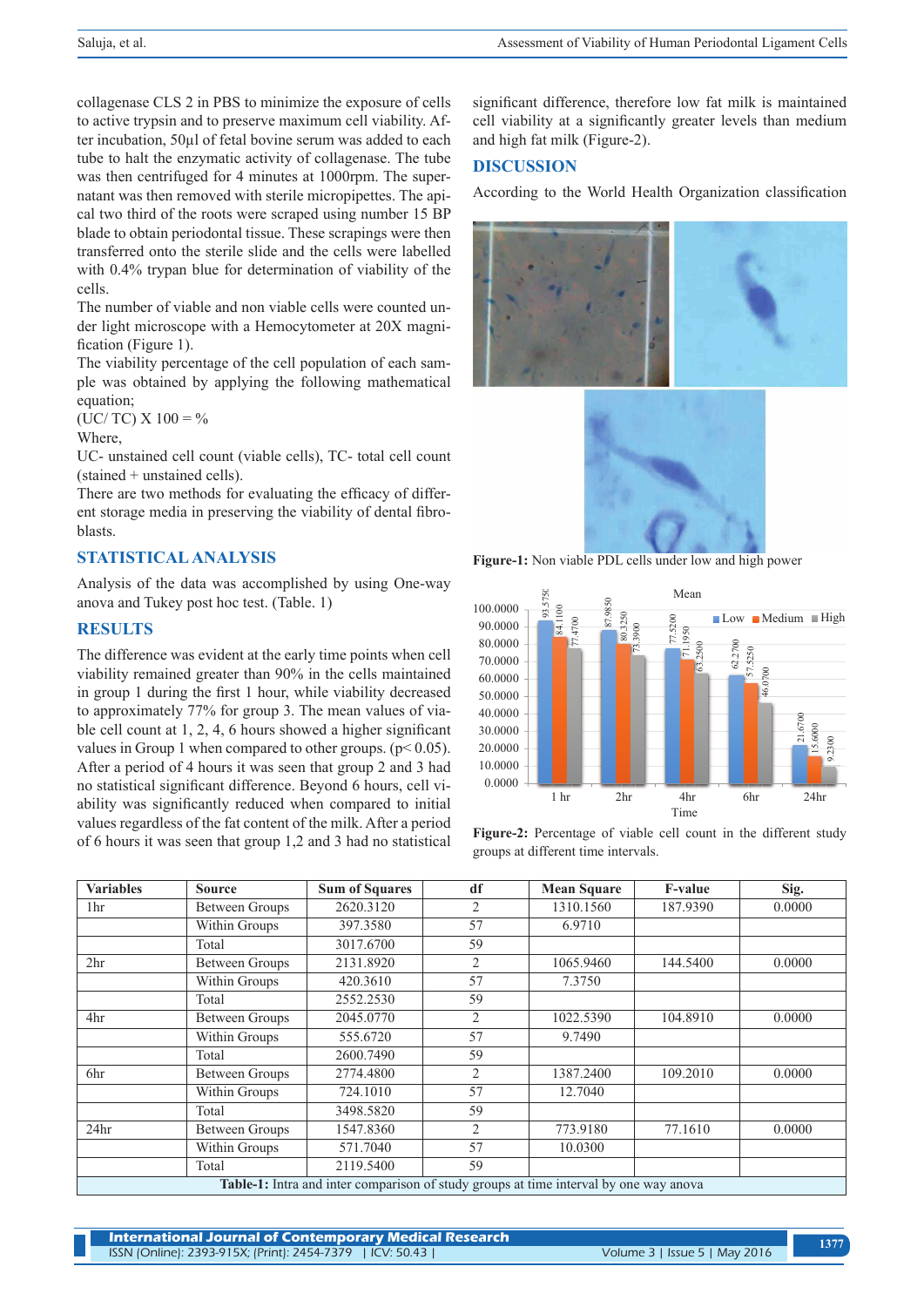for traumatized teeth, exarticulation is the complete displacement of a tooth from its alveolar socket due to trauma. This causes severe insult to the periodontal tissues. Recent clinical studies have shown that avulsed permanent teeth should be replanted as soon as possible.<sup>3</sup> Immediate replantation is the ideal treatment of choice as it re-establishes the natural nutrient supply to periodontal ligament cells on the root surface, minimizing further damage, and expedites the healing process. Unfortunately, immediate replantation is not always possible. When such conditions exist, the tooth should be stored in a medium that maintains periodontal ligament cell viability until definitive dental treatment can be accomplished.

The ideal storage medium should be able to preserve cell vitality, adherence and mitogenic and clonogenic capacity4 and should be readily available at the site of accident or be easily accessible.<sup>5</sup> With non-physiologic storage (e.g. prolonged tap water storage, chloramines, chlorhexidine and alcohol) the chances of pulp revascularization are minimal. With storage in physiologic media (e.g. saline, milk or saliva), there is only a weak relationship between the duration of storage and chances of pulp revascularization. The factors that play an important role in the healing of periodontal ligament after avulsion injuries are primarily the amount of physical damage to the root surface and the type of medium in which the avulsed tooth is stored. Periodontal ligament cells with normal anatomy and physiology present osmolality of 320 mOsm/Kg and pH of 7.2.<sup>6</sup> Optimal growth of cells is obtained between pH 7.2 to 7.4, but they can survive for long periods of time between pH 6.6 to 7.8.7 The way which the tooth is transported also affects significantly the degree of success. The periodontal ligament fluid supplies the tooth with the nutrition necessary for the periodontal ligament cells to survive. The periodontal ligament remaining on the root after injury is dependent on a supply of vital metabolites. Cell destruction begins when these metabolites are withheld. If these cells survive, they will catalyse the reproduction of new cells, which can differentiate and reinstate the supporting tissues. The main philosophy of this survival may involve prevention of protein synthesis in the bacterial cell, encouraging the action of fibroblasts and healing of connective tissue, which contributes to the recovery of periodontal ligament after injury.<sup>8</sup>

Trypan blue differentiates nonviable cells from viable cells. The cells which exclude the dye were viable as the chromopore present on the cell membrane is negatively charged and take up the stain unless the membrane is not damaged.

Milk is one of the most commonly consumed dairy products. Milk is economical, simple to use and easily available to the general population and has osmolality of 230 – 270 mOsm/ kg and a pH of  $6.5 - 6.8$  required for optimum growth of cells.

The present study used milk of varying fat content included with low fat milk containing 3% fat, medium fat milk containing 3.5% fat and high fat milk containing 4.5% fat. The mean values of viable cell count at 1, 2, 4, 6 hours showed a higher significant values in low fat when compared to medium and high fat milk. The results revealed that low fat milk maintained cell viability at a significantly greater levels than

medium and high fat milk. Beyond 6 hours, cell viability was significantly reduced when compared to initial values regardless of the fat content of the milk.

Several investigators namely Blomlof and Otteskog 1980<sup>5</sup>, Marino et al. 2000<sup>9</sup>, compared milk with several other storage media and found that milk was gold standard to the others in maintaining the viability. Marino et al. 2000<sup>9</sup> showed that both regular pasteurized milk and long shelf life milk were more effective in maintaining human periodontal ligament cell viability than other storage medias. Blomlof et al. 1982<sup>5</sup> found that milk was capable of preserving 50% of the periodontal ligament cells from culture for up to 12 hours. In the present study the percentage of mean viable periodontal ligament cells for Milk at the different time intervals of 1,2,4,6 and 24 hours were 86, 79 74, 59 and 42 respectively. The osmolality of milk being within physiologic limits makes it a more suitable medium than hypotonic solutions. Milk contains important nutrients such as amino acids, carbohydrates and vitamins which provide a suitable environment for the survival of the cells. Another possible explanation for milk performing better in this study can also be attributed to the growth factors that are present in milk.

Belford 1997<sup>10</sup> in an experiment using human skin and embryonic lung fibroblasts, found that the addition of an extract of bovine milk that was rich in naturally occurring growth factor was a source of potent growth promoting activity for all mesodermal-derived cells tested. Vitamin A which is present in milk is a known antioxidant. It has been suggested that storing exarticulated teeth in a medium containing one or more antioxidants might increase replantation success.

Studies have also shown that, in cool conditions, cells have a higher percentage of viability than at room temperature, as cooler temperatures reduce cell swelling, increase cell viability, and improve recovery, all of which promote wound healing. Also, not all types of milk are equally effective as storage media. Some evidence supports the use of cold milk as an interim storage medium for avulsed teeth. Avulsed teeth stored in chilled milk for up to 1 hr can maintain sufficient number of viable periodontal ligament cells to support replantation of the tooth and the possibility of periodontal ligament healing.<sup>11</sup>

Commercially available milk is pasteurized which may inactivate enzymes that are potentially harmful to the periodontal ligament cells. Regular pasteurised milk has a short shelf life and requires refrigeration, which makes it less readily available at the trauma site. Thus long shelf-life milk having identical composition, pH, and osmolarity to regular milk with a storage capability of 6 months without the need for refrigeration has gained more acceptance.12 Therefore milk, cold or otherwise, can be used as a storage medium of choice for extended extra-alveolar storage (1 to 6 hr).

As with many in-vitro studies, limitations and variability often exist. Milk although superior to water and saliva as storage medium, has not shown to have the capacity to reconstitute lost cellular metabolites. It also doesn't have the ability to maintain morphological integrity of the periodontal ligament cells.

It has been recommended that even if avulsed tooth be soaked in HBSS for 30 min before replantation, be soaked